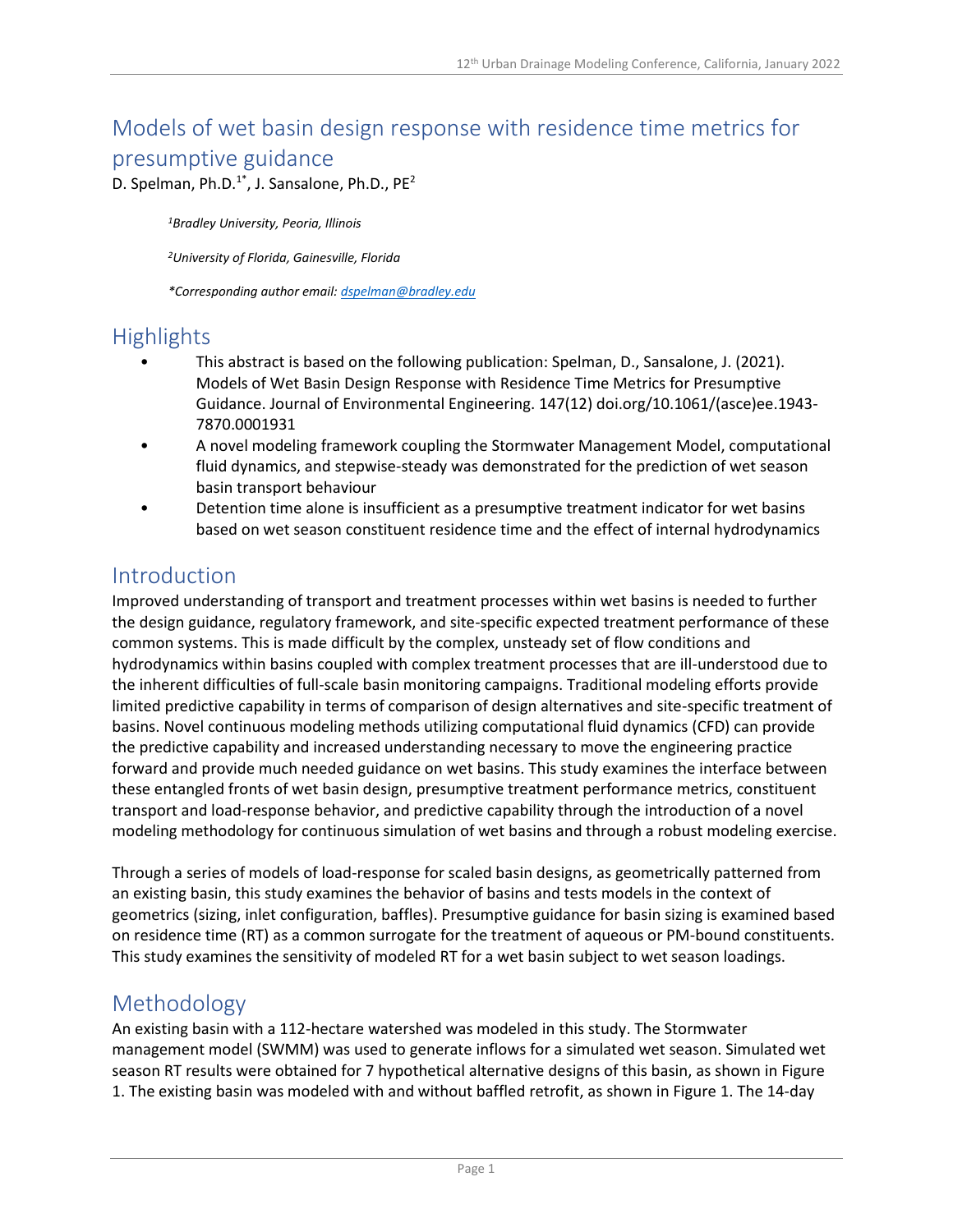basin was modeled with a multiple-inlet and combined inlet configuration. Constituent RT was simulated within each basin throughout the wet season using a novel modeling framework. A steady-flow CFD model was created for each basin design. For a series of 11 steady flowrates, covering the range of wet season flowrates simulated by SWMM, a 3D flow-field was modeled in CFD providing a complete picture of the internal hydrodynamics across 8-19 million computational cells. Tracer particles were then simulated through this flow field to produce a set of steady-flow residence time distributions (RTD). The steady-flow dataset from CFD was then combined with the implicit solution stepwise steady (IS<sup>3</sup>) model developed by Spelman and Sansalone (2017) to simulate constituent RT throughout the wet season. The IS<sup>3</sup> method divides the 122-day wet season into 10-minute time steps, predicting the RTD experienced by constituents entering the basin at each time step, and aggregating eluted constituents throughout. This modeling approach has previously only been applied to small-scale treatment devices such as hydrodynamic separators for individual storm events. Long-term simulation of basins combining SWMM, CFD, and  $IS<sup>3</sup>$  is a novel contribution.



**Figure 1.** Dimensioned outline of modeled basins and isometric view of the retrofitted existing basin

# Results and discussion

Modeled RTD indices throughout the wet season are shown for all 7 basin designs in Figure 2. The RT experienced by constituents travelling through the basin varies considerably throughout the wet season according to the unsteady flows entering the basin; thus, a distribution for each RTD index ( $t_{10}$ ,  $t_{50}$ , and  $t_{90}$ ) is provided. Median ( $t_{50}$ ) constituent RT was consistently shorter than the mean wet season hydraulic residence time (HRT) (85-99% of HRT) for all basins. The addition of internal baffling via basin retrofit resulted in a 42% increase in median RT without any increase in basin size. This is due to an improvement in volumetric utilization and decrease in short-circuiting behaviour. Similarly, the multiple outlet design of the 14-day basin yielded a 115% increase in median RT. In both cases, the effect of internal hydrodynamics resulted in a shift of the entire RTD, rather than a reshaping of the RTD that would be expected from a change in the Morrill dispersion index (MDI). This suggests that substantial dead-zones exist in the 14-day combined inlet and existing basin without retrofit designs.

Given the significant cost of land for wet basins, optimizing internal hydrodynamics for maximum constituent RT in a given footprint is imperative. Length/width ratios alone may be insufficient as design guidance. Given the significance of geometry and internal baffling, the discrepancy between constituent RT and designed HRT, and the variability of RT throughout the wet season, HRT alone is an insufficient presumptive indicator of basin treatment performance.